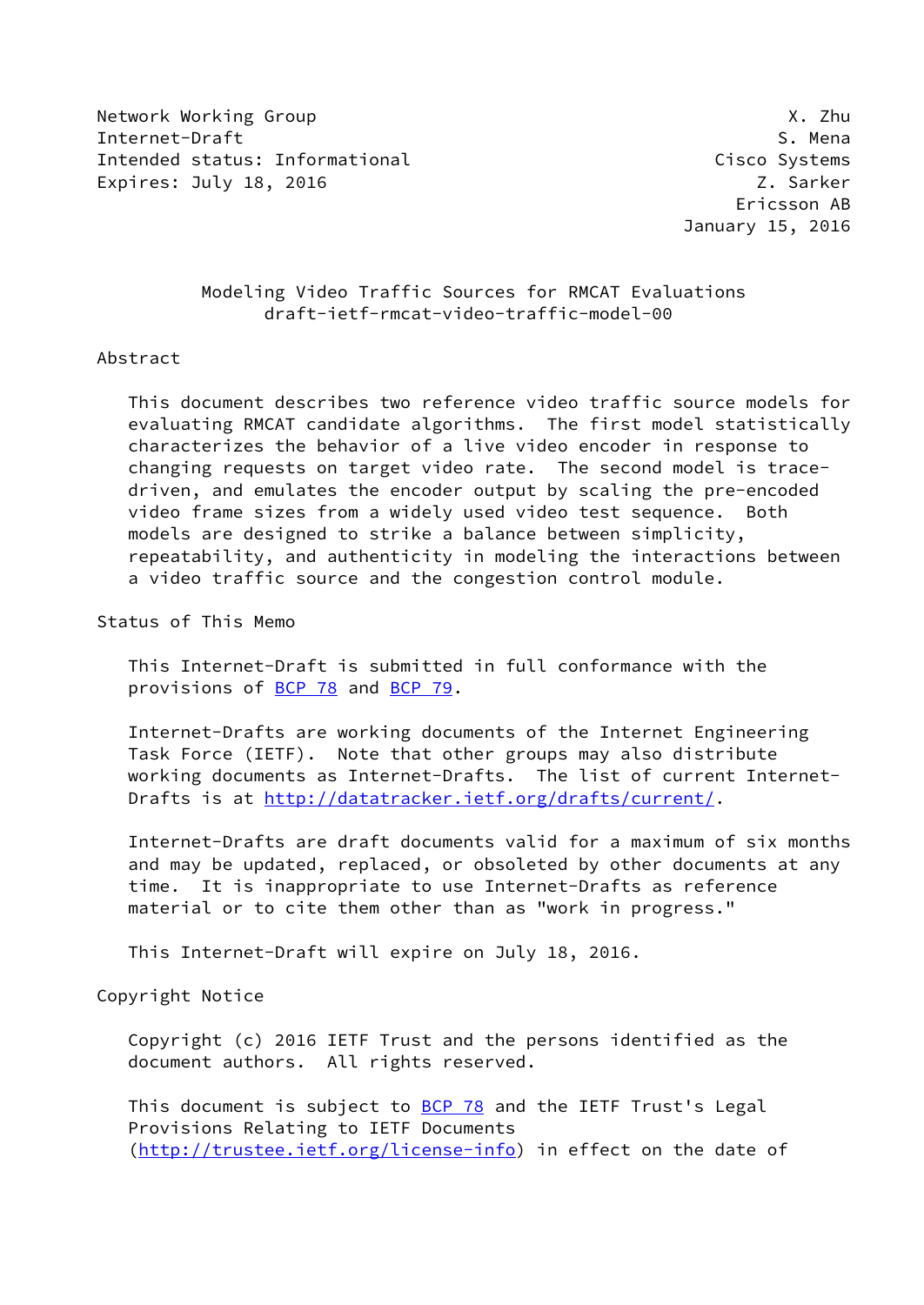<span id="page-1-1"></span>Internet-Draft Modelling Video Traffic Sources for RMCAT January 2016

 publication of this document. Please review these documents carefully, as they describe your rights and restrictions with respect to this document. Code Components extracted from this document must include Simplified BSD License text as described in Section 4.e of the Trust Legal Provisions and are provided without warranty as described in the Simplified BSD License.

Table of Contents

| $\perp$ .                                                                                                                                                                                                                                                                                                                                                                                                                                                                                                     |  |  | $\overline{2}$  |
|---------------------------------------------------------------------------------------------------------------------------------------------------------------------------------------------------------------------------------------------------------------------------------------------------------------------------------------------------------------------------------------------------------------------------------------------------------------------------------------------------------------|--|--|-----------------|
| 2.                                                                                                                                                                                                                                                                                                                                                                                                                                                                                                            |  |  | $\overline{3}$  |
| Desired Behavior of A Synthetic Video Traffic Model<br>3.                                                                                                                                                                                                                                                                                                                                                                                                                                                     |  |  | $\overline{3}$  |
| Interactions Between Synthetic Video Traffic Source and<br>4.                                                                                                                                                                                                                                                                                                                                                                                                                                                 |  |  |                 |
| Other Components at the Sender                                                                                                                                                                                                                                                                                                                                                                                                                                                                                |  |  | $\overline{4}$  |
| A Statistical Reference Model<br>5.                                                                                                                                                                                                                                                                                                                                                                                                                                                                           |  |  | 6               |
| Time-damped response to target rate update $\ldots$<br>5.1.                                                                                                                                                                                                                                                                                                                                                                                                                                                   |  |  | $\overline{1}$  |
| Temporary burst/oscillation during transient $\ldots \ldots$<br>5.2.                                                                                                                                                                                                                                                                                                                                                                                                                                          |  |  | $\overline{1}$  |
| Output rate fluctuation at steady state<br>5.3.                                                                                                                                                                                                                                                                                                                                                                                                                                                               |  |  | $\underline{8}$ |
| Rate range limit imposed by video content $\cdots$<br>5.4.                                                                                                                                                                                                                                                                                                                                                                                                                                                    |  |  |                 |
|                                                                                                                                                                                                                                                                                                                                                                                                                                                                                                               |  |  | $\frac{8}{8}$   |
| Choosing the video sequence and generating the traces<br>6.1.                                                                                                                                                                                                                                                                                                                                                                                                                                                 |  |  | $\overline{9}$  |
| Using the traces in the syntethic codec $\dots$<br>6.2.                                                                                                                                                                                                                                                                                                                                                                                                                                                       |  |  | 10              |
|                                                                                                                                                                                                                                                                                                                                                                                                                                                                                                               |  |  | 10              |
| $6.2.2$ . Notes to the main algorithm                                                                                                                                                                                                                                                                                                                                                                                                                                                                         |  |  | 12              |
| $6.3$ . Varying frame rate and resolution                                                                                                                                                                                                                                                                                                                                                                                                                                                                     |  |  | 12              |
| Comparing and Combining The Two Models<br>$\mathbf{I}$ .                                                                                                                                                                                                                                                                                                                                                                                                                                                      |  |  | 13              |
| 8.                                                                                                                                                                                                                                                                                                                                                                                                                                                                                                            |  |  | 14              |
| 9.                                                                                                                                                                                                                                                                                                                                                                                                                                                                                                            |  |  | 14              |
|                                                                                                                                                                                                                                                                                                                                                                                                                                                                                                               |  |  | 14              |
| Normative References<br>10.1.                                                                                                                                                                                                                                                                                                                                                                                                                                                                                 |  |  | 14              |
| 10.2. Informative References                                                                                                                                                                                                                                                                                                                                                                                                                                                                                  |  |  | 14              |
| Authors' Addresses<br>$\mathbf{r}^{\mathsf{T}} \cdot \mathbf{r}^{\mathsf{T}} \cdot \mathbf{r}^{\mathsf{T}} \cdot \mathbf{r}^{\mathsf{T}} \cdot \mathbf{r}^{\mathsf{T}} \cdot \mathbf{r}^{\mathsf{T}} \cdot \mathbf{r}^{\mathsf{T}} \cdot \mathbf{r}^{\mathsf{T}} \cdot \mathbf{r}^{\mathsf{T}} \cdot \mathbf{r}^{\mathsf{T}} \cdot \mathbf{r}^{\mathsf{T}} \cdot \mathbf{r}^{\mathsf{T}} \cdot \mathbf{r}^{\mathsf{T}} \cdot \mathbf{r}^{\mathsf{T}} \cdot \mathbf{r}^{\mathsf{T}} \cdot \mathbf{r}^{\mathsf$ |  |  | 15              |

# <span id="page-1-0"></span>[1](#page-1-0). Introduction

 When evaluating candidate congestion control algorithms designed for real-time interactive media, it is important to account for the characteristics of traffic patterns generated from a live video encoder. Unlike synthetic traffic sources that can conform perfectly to the rate changing requests from the congestion control module, a live video encoder can be sluggish in reacting to such changes. Output rate of a live video encoder also typically deviates from the target rate due to uncertainties in the encoder rate control process.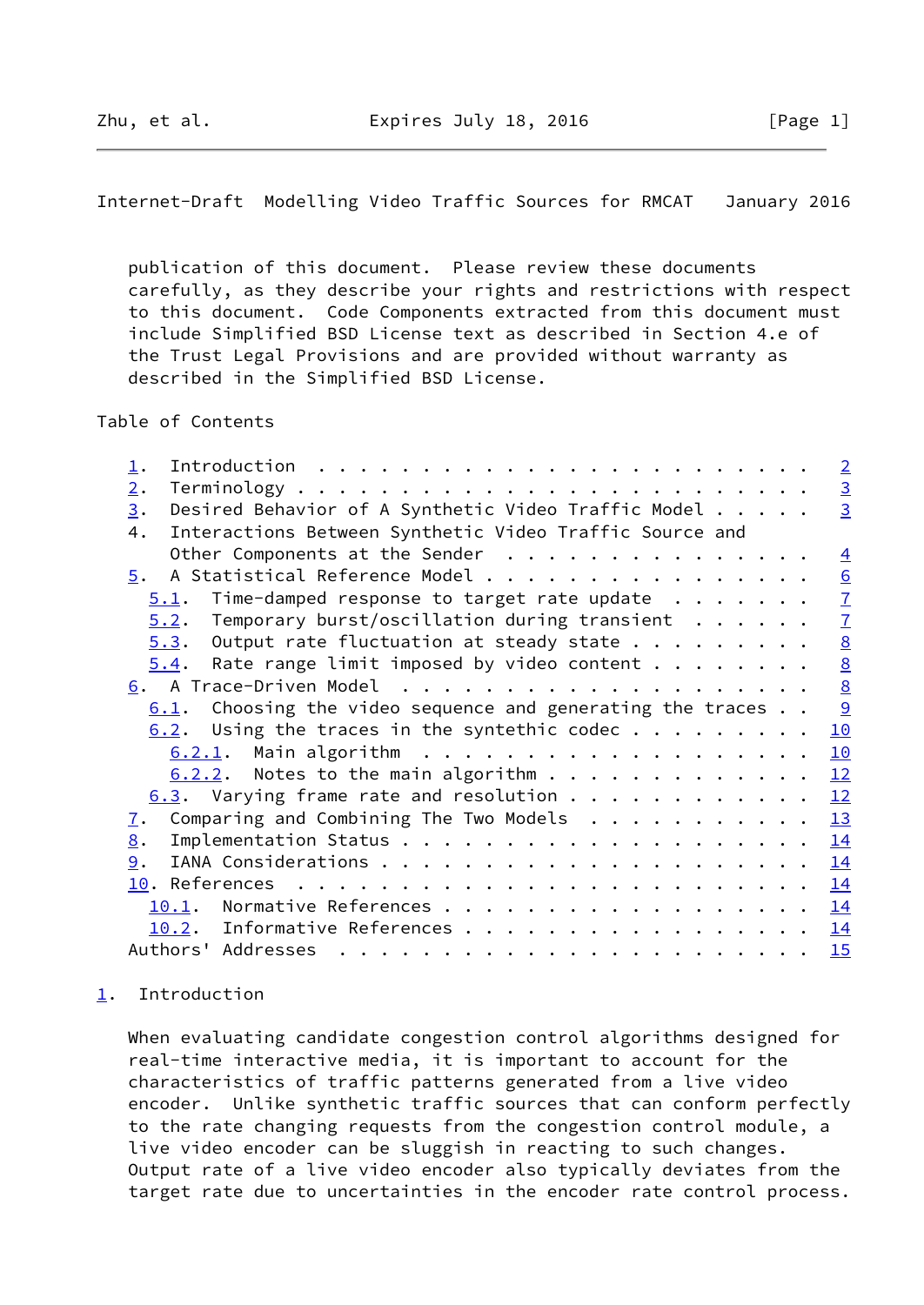Consequently, end-to-end delay and loss performance of a real-time media flow can be further impacted by rate variations introduced by the live encoder.

Zhu, et al. **Expires July 18, 2016** [Page 2]

<span id="page-2-1"></span>Internet-Draft Modelling Video Traffic Sources for RMCAT January 2016

 On the other hand, evaluation results of a candidate RMCAT algorithm should mostly reflect performance of the congestion control module, and somewhat decouple from pecularities of any specific video codec. It is also desirable that evaluation tests are repeatable, and be easily duplicated across different candidate algorithms.

 One way to strike a balance between the above considerations is to evaluate RMCAT algorithms using a synthetic video traffic source model that captures key characteristics of the behavior of a live video encoder. To this end, this draft presents two reference models. The first is based on statistical modelling; the second is trace-driven. The draft also discusses the pros and cons of each approach, as well as the possibility to combine both.

<span id="page-2-0"></span>[2](#page-2-0). Terminology

 The key words "MUST", "MUST NOT", "REQUIRED", "SHALL", "SHALL NOT", "SHOULD", "SHOULD NOT", "RECOMMENDED", "MAY", and "OPTIONAL" in this document are to be interpreted as described [RFC2119 \[RFC2119](https://datatracker.ietf.org/doc/pdf/rfc2119)].

<span id="page-2-2"></span>[3](#page-2-2). Desired Behavior of A Synthetic Video Traffic Model

 A live video encoder employs encoder rate control to meet a target rate by varying its encoding parameters, such as quantization step size, frame rate, and picture resolution, based on its estimate of the video content (e.g., motion and scene complexity). In practice, however, several factors prevent the output video rate from perfectly conforming to the input target rate.

 Due to uncertainties in the captured video scene, the output rate typically deviates from the specified target. In the presence of a significant change in target rate, it sometimes takes several frames before the encoder output rate converges to the new target. Finally, while most of the frames in a live session are encoded in predictive mode, the encoder can occasionally generate a large intra-coded frame (or a frame partially containing intra-coded blocks) in an attempt to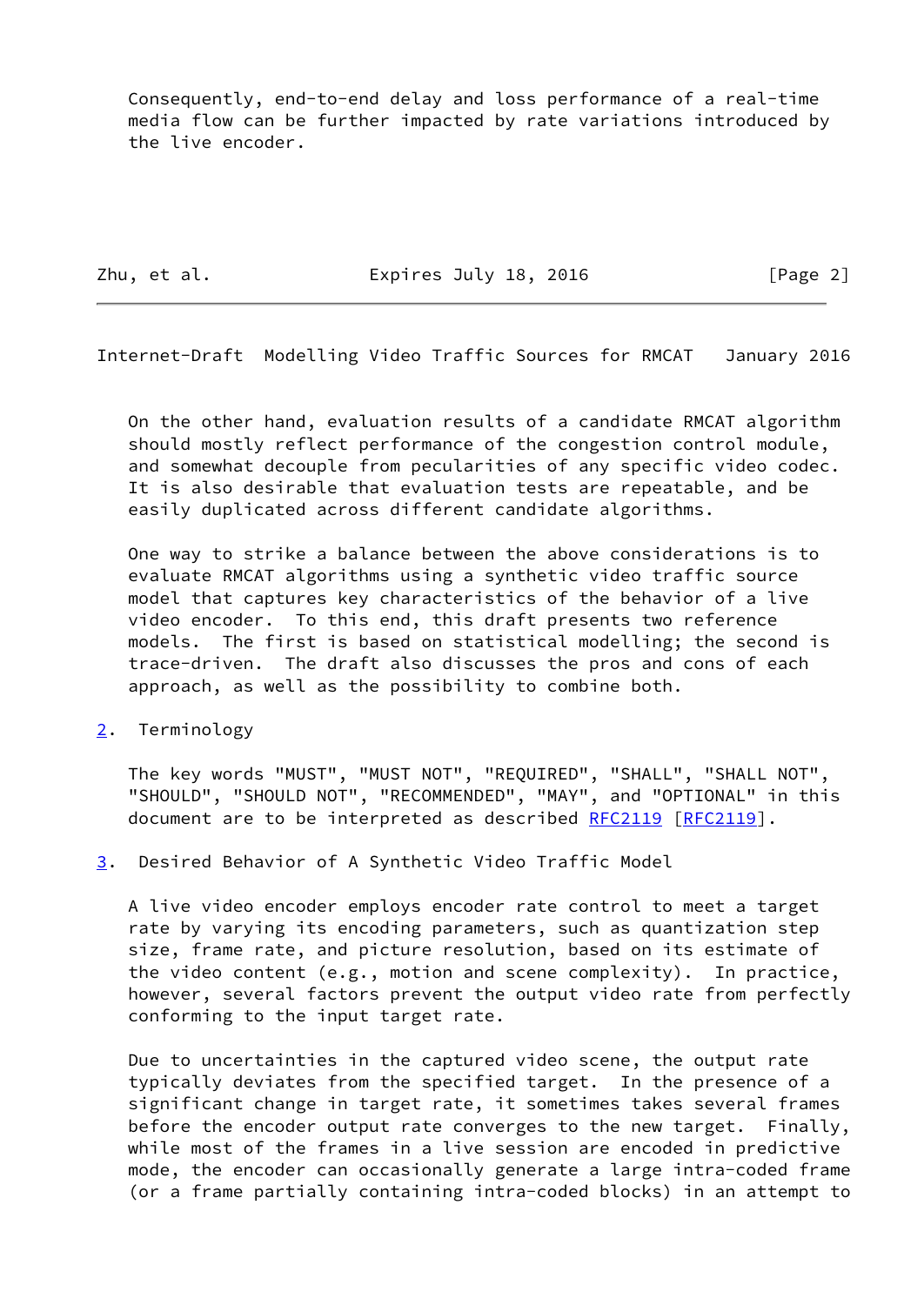recover from losses, to re-sync with the receiver, or during the transient period of responding to target rate or spatial resolution changes.

 Hence, a synthetic video source should have the following capabilities:

- o To change bitrate. This includes ability to change framerate and/ or spatial resolution, or to skip frames when required.
- o To fluctuate around the target bitrate specified by the congestion control module.

| Zhu, et al. | Expires July 18, 2016 | [Page 3] |
|-------------|-----------------------|----------|
|-------------|-----------------------|----------|

<span id="page-3-0"></span>Internet-Draft Modelling Video Traffic Sources for RMCAT January 2016

- o To delay in convergence to the target bitrate.
- o To generate intra-coded or repair frames on demand.

 While there exists many different approaches in developing a synthetic video traffic model, it is desirable that the outcome follows a few common characteristics, as outlined below.

- o Low computational complexity: The model should be computationally lightweight, otherwise it defeats the whole purpose of serving as a substitute for a live video encoder.
- o Temporal pattern similarity: The individual traffic trace instances generated by the model should mimic the temporal pattern of those from a real video encoder.
- o Statistical resemblance: The synthetic traffic should match the outcome of the real video encoder in terms of statistical characteristics, such as the mean, variance, peak, and autocorrelation coefficients of the bitrate. It is also important that the statistical resemblance should hold across different time scales, ranging from tens of milliseconds to sub-seconds.
- o Wide range of coverage: The model should be easily configurable to cover a wide range of codec behaviors (e.g., with either fast or slow reaction time in live encoder rate control) and video content variations (e.g, ranging from high-motion to low-motion).

These distinct behavior features can be characterized via simple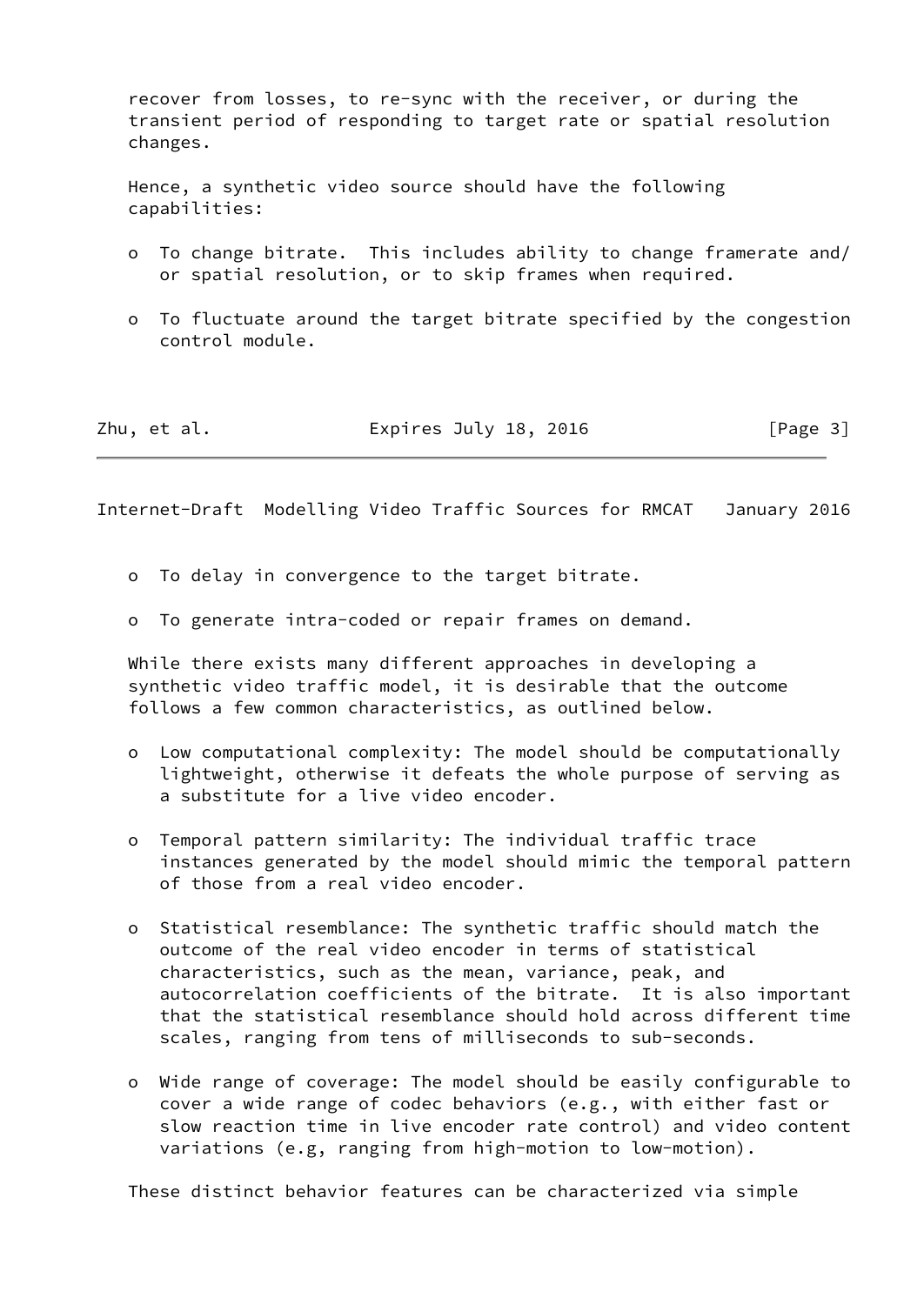statistical models, or a trace-driven approach. We present an example of each in **Section 5** and [Section 6](#page-8-2)

<span id="page-4-0"></span>[4](#page-4-0). Interactions Between Synthetic Video Traffic Source and Other Components at the Sender

 Figure 1 depitcs the interactions of the synthetic video encoder with other components at the sender, such as the application, the congestion control module, the media packet transport module, etc. Both reference models, as described later in [Section 5](#page-6-0) and [Section 6,](#page-8-2) follow the same set of interactions.

 The synthetic video encoder takes in raw video frames captured by the camera and then dynamically generates a sequence of encoded video frames with varying size and interval. These encoded frames are processed by other modules in order to transmit the video stream over the network. During the lifetime of a video transmission session, the synthetic video encoder will typically be required to adapt its

Zhu, et al. **Expires July 18, 2016** [Page 4]

Internet-Draft Modelling Video Traffic Sources for RMCAT January 2016

 encoding bitrate, and sometimes the spatial resolution and frame rate.

 In our model, the synthetic video encoder module has group of incoming and outgoing interface calls that allow for interaction with other modules. The following are some of the possible incoming interface calls --- marked as (a) in Figure  $1$  --- that the synthetic video encoder may accept. The list is not exhaustive and can be complemented by other interface calls if deemed necessary.

- o Target rate R\_v(t): requested at time t, typically from the congestion control module. Depending on the congestion control algorithm in use, the update requests can either be periodic (e.g., once per second), or on-demand (e.g., only when a drastic bandwidth change over the network is observed).
- o Target frame rate FPS(t): the instantaneous frame rate measured in frames-per-second at time t. This depends on the native camera capture frame rate as well as the target/preferred frame rate configured by the application or user.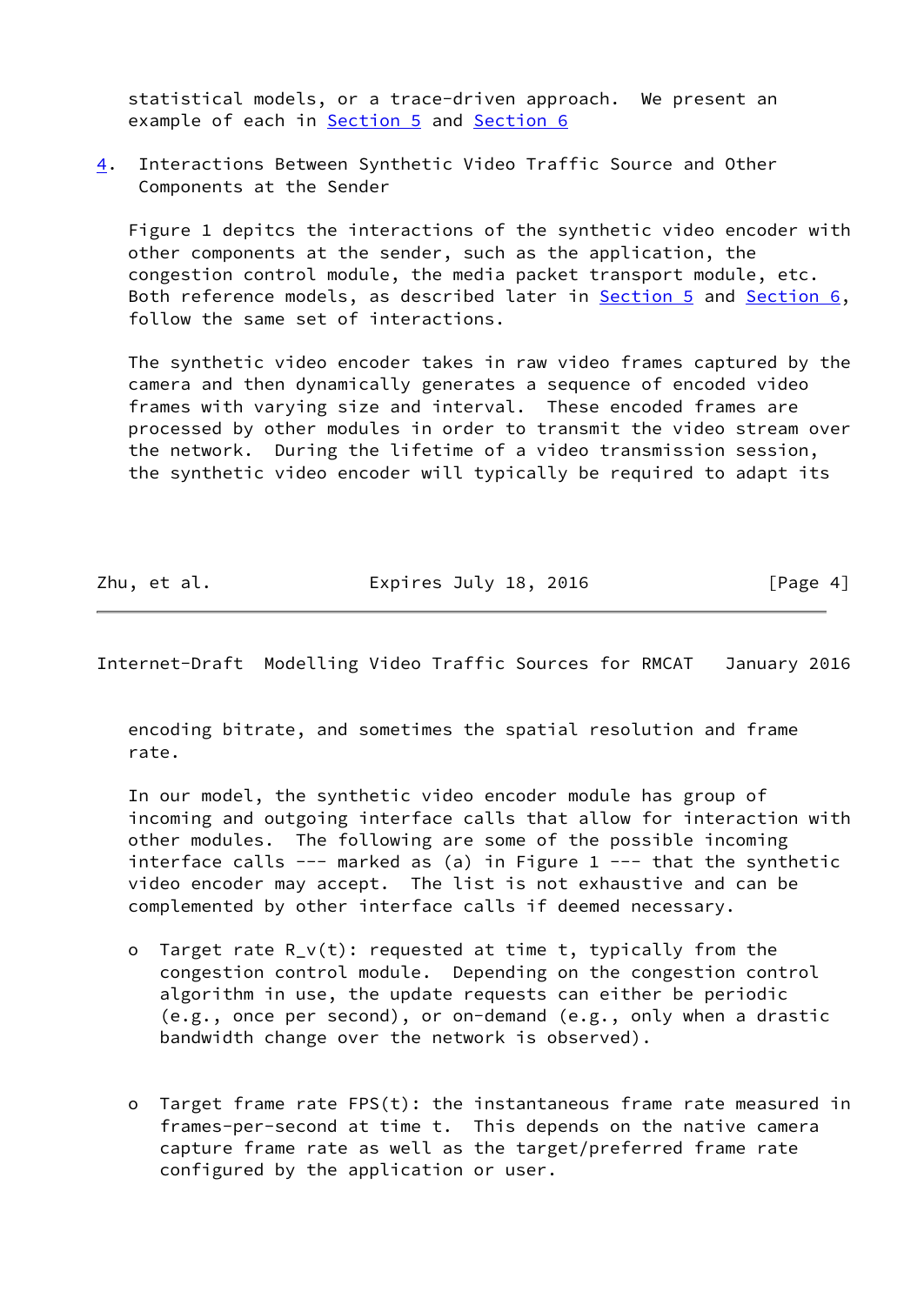- o Frame resolution XY(t): the 2-dimensional vector indicating the preferred frame resolution in pixels at time t. Several factors govern the resolution requested to the synthetic video encoder over time. Examples of such factors are the capturing resolution of the native camera; or the current target rate  $R_v(t)$ , since very small resolutions do not make sense with very high bitrates, and vice-versa.
- o Instant frame skipping: the request to skip the encoding of one or several captured video frames, for instance when a drastic decrease in available network bandwidth is detected.
- o On-demand generation of intra (I) frame: the request to encode another I frame to avoid further error propagation at the receiver, if severe packet losses are observed. This request typically comes from the error control module.

An example of outgoing interface call --- marked as (b) in Figure 1 --- is the rate range, that is, the dynamic range of the video encoder's output rate for the current video contents: [R\_min, R\_max]. Here, R\_min and R\_max are meant to capture the dynamic rate range the encoder is capable of outputting. This typically depends on the

<span id="page-5-0"></span>Internet-Draft Modelling Video Traffic Sources for RMCAT January 2016

 video content complexity and/or display type (e.g., higher R\_max for video contents with higher motion complexity, or for displays of higher resolution). Therefore, these values will not change with R\_v, but may change over time if the content is changing.

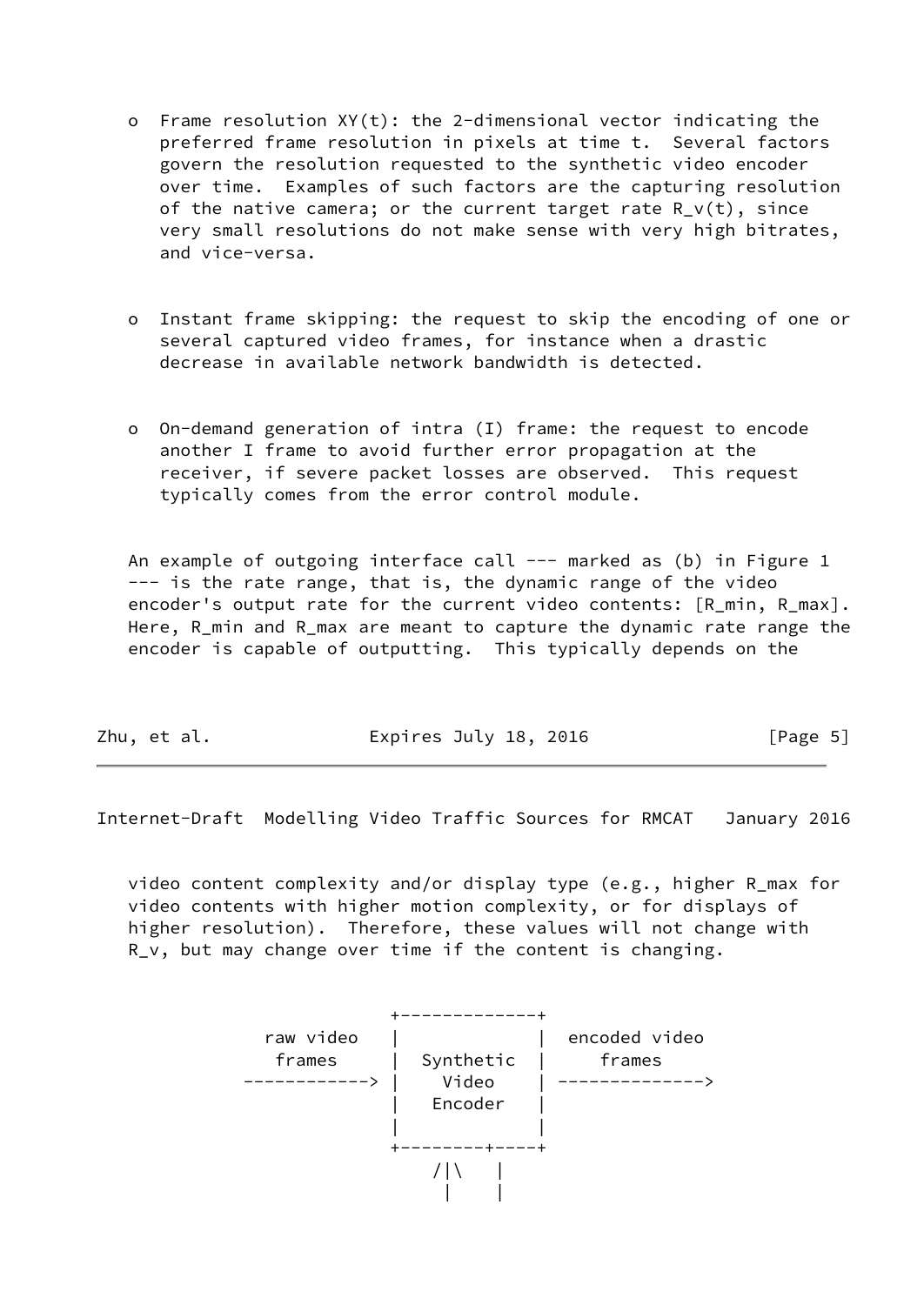-------------------+ +-------------------->

interface from interface to

other modules (a) other modules (b)

 Figure 1: Interaction between synthetic video encoder and other modules at the sender

<span id="page-6-0"></span>[5](#page-6-0). A Statistical Reference Model

 In this section, we describe one simple statistical model of the live video encoder traffic source. Figure 2 summarizes the list of tuable parameters in this statistical model. A more comprehensive survey of popular methods for modelling video traffic source behavior can be found in [\[Tanwir2013\]](#page-15-5).

Zhu, et al. Expires July 18, 2016 [Page 6]

<span id="page-6-1"></span>Internet-Draft Modelling Video Traffic Sources for RMCAT January 2016

| Notation | Parameter Name                  | Example Value |
|----------|---------------------------------|---------------|
| $R_V(t)$ | Target rate request at time t   | 1 Mbps        |
| $R_0(t)$ | Output rate at time t           | 1.2 Mbps      |
| tau_v    | Encoder reaction latency        | 0.2 s         |
| $K_d$    | Burst duration during transient | 5 frames      |
| K_r      | Burst size during transient     | 5:1           |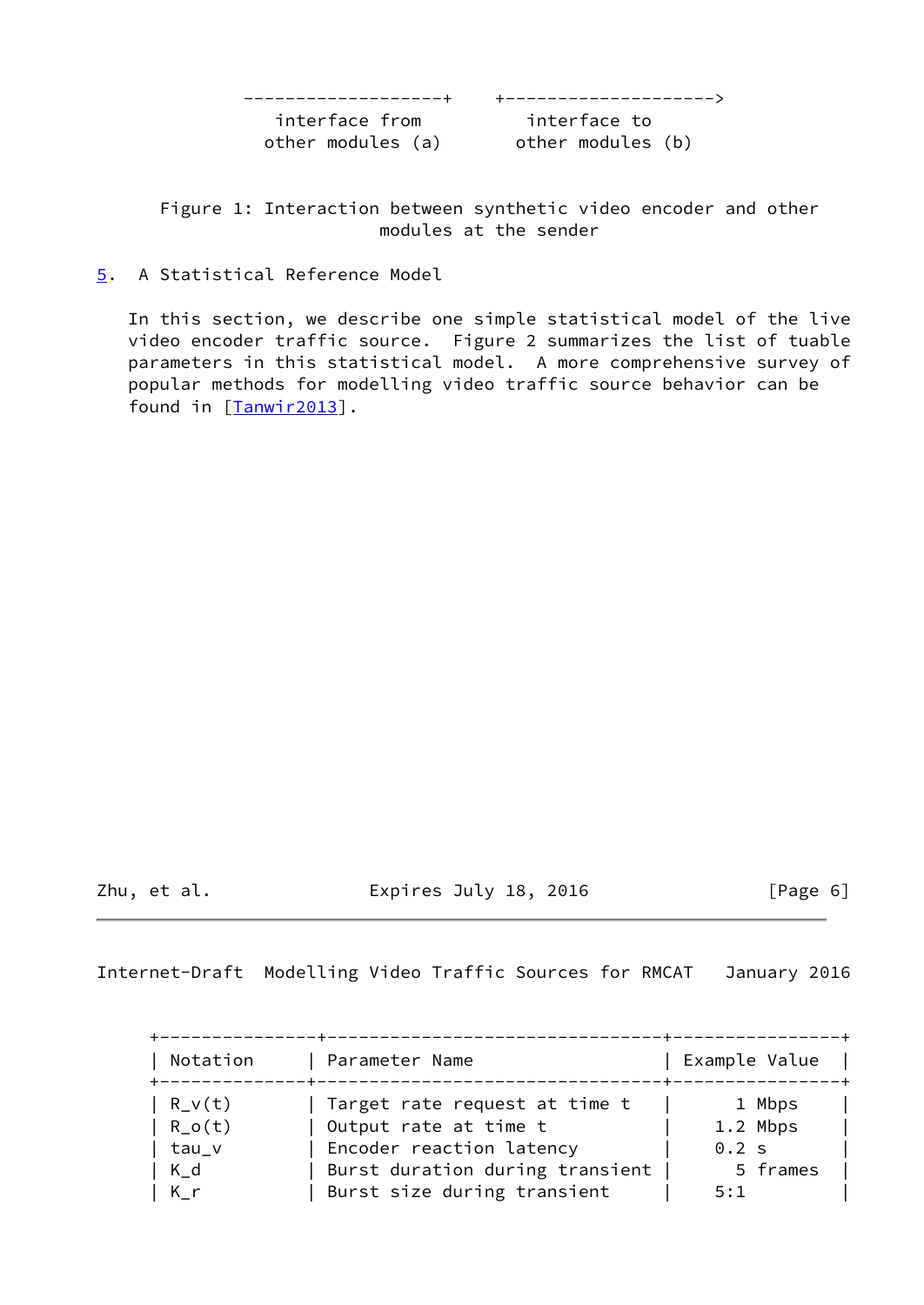| $R_e(t)$<br>SIGMA | Error in output rate at time t<br>standard deviation of normally<br>distributed relative rate error | $0.2$ Mbps<br>0.1 |
|-------------------|-----------------------------------------------------------------------------------------------------|-------------------|
| <b>DELTA</b>      | upper and lower bound $(+/-)$ of<br>uniformly distributed relative                                  | 0.1               |
| R min             | rate error<br>minimum rate supported by video                                                       | 150 Kbps          |
| R max             | encoder or content activity<br>maximum rate supported by video<br>encoder or content activity       | 1.5Mbps           |

 Figure 2: List of tunable parameters in a statistical video traffic source model.

<span id="page-7-0"></span>[5.1](#page-7-0). Time-damped response to target rate update

 While the congestion control module can update its target rate request R\_v(t) at any time, our model dictates that the encoder will only react to such changes after tau\_v seconds from a previous rate transition. In other words, when the encoder has reacted to a rate change request at time t, it will simply ignore all subsequent rate change requests until time t+tau\_v.

<span id="page-7-1"></span>[5.2](#page-7-1). Temporary burst/oscillation during transient

 The output rate R\_o during the period [t, t+tau\_v] is considered to be in transient. Based on observations from video encoder output data, we model the transient behavior of an encoder upon reacting to a new target rate request in the form of largely varying output sizes. It is assumed that the overall average output rate R\_o during this period matches the target rate R\_v. Consequently, the occasional burst of large frames are followed by smaller-than average encoded frames.

This temporary burst is characterized by two parameters:

o burst duration K\_d: number frames in the burst event; and

Zhu, et al. **Expires July 18, 2016** [Page 7]

<span id="page-7-2"></span>Internet-Draft Modelling Video Traffic Sources for RMCAT January 2016

o burst size K\_r: ratio of a burst frame and average frame size at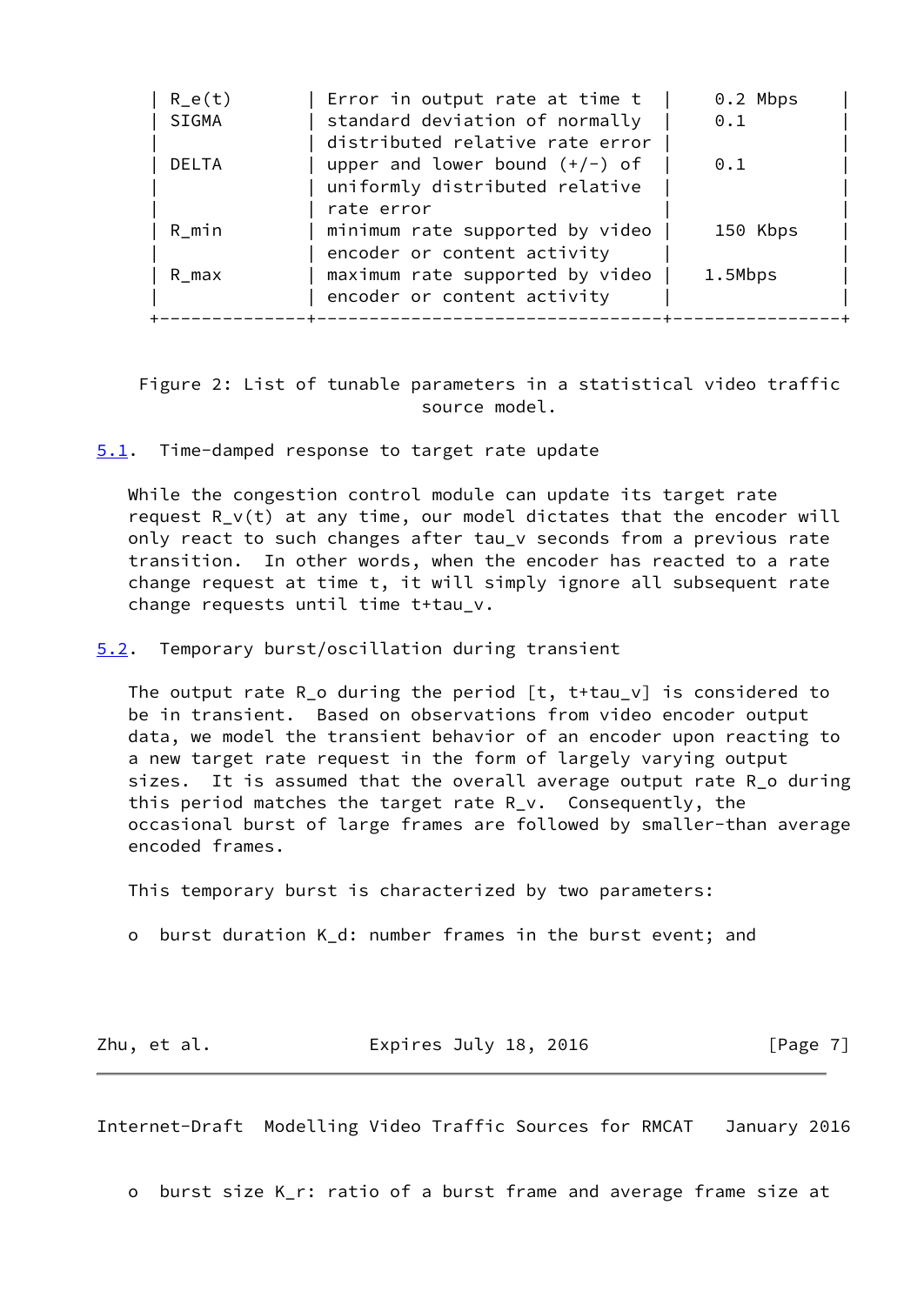steady state.

 It can be noted that these burst parameters can also be used to mimic the insersion of a large on-demand I frame in the presence of severe packet losses. The values of K\_d and K\_r are fitted to reflect the typical ratio between I and P frames for a given video content.

<span id="page-8-0"></span>[5.3](#page-8-0). Output rate fluctuation at steady state

We model output rate R\_o as randomly fluctuating around the target rate R\_v after convergence. There are two variants in modeling the random fluctuation  $R_e = R_o - R_v$ :

- o As normal distribution: with a mean of zero and a standard deviation SIGMA specified in terms of percentage of the target rate. A typical value of SIGMA is 10 percent of target rate.
- o As uniform distribution bounded between -DELTA and DELTA. A typical value of DELTA is 10 percent of target rate.

 The distribution type (normal or uniform) and model parameters (SIGMA or DELTA) can be learned from data samples gathered from a live encoder output.

<span id="page-8-1"></span>[5.4](#page-8-1). Rate range limit imposed by video content

 The output rate R\_o is further clipped within the dynamic range [R\_min, R\_max], which in reality are dictated by scene and motion complexity of the captured video content. In our model, these parameters are specified by the application.

<span id="page-8-2"></span>[6](#page-8-2). A Trace-Driven Model

We now present the second approach to model a video traffic source. This approach is based on running an actual live video encoder offline on a set of chosen raw video sequences and using the encoder's output traces for constructing a synthetic live encoder. With this approach, the recorded video traces naturally exhibit temporal fluctuations around a given target rate request R\_v(t) from the congestion control module.

The following list summarizes this approach's main steps:

1) Choose one or more representative raw video sequences.

Zhu, et al. **Expires July 18, 2016** [Page 8]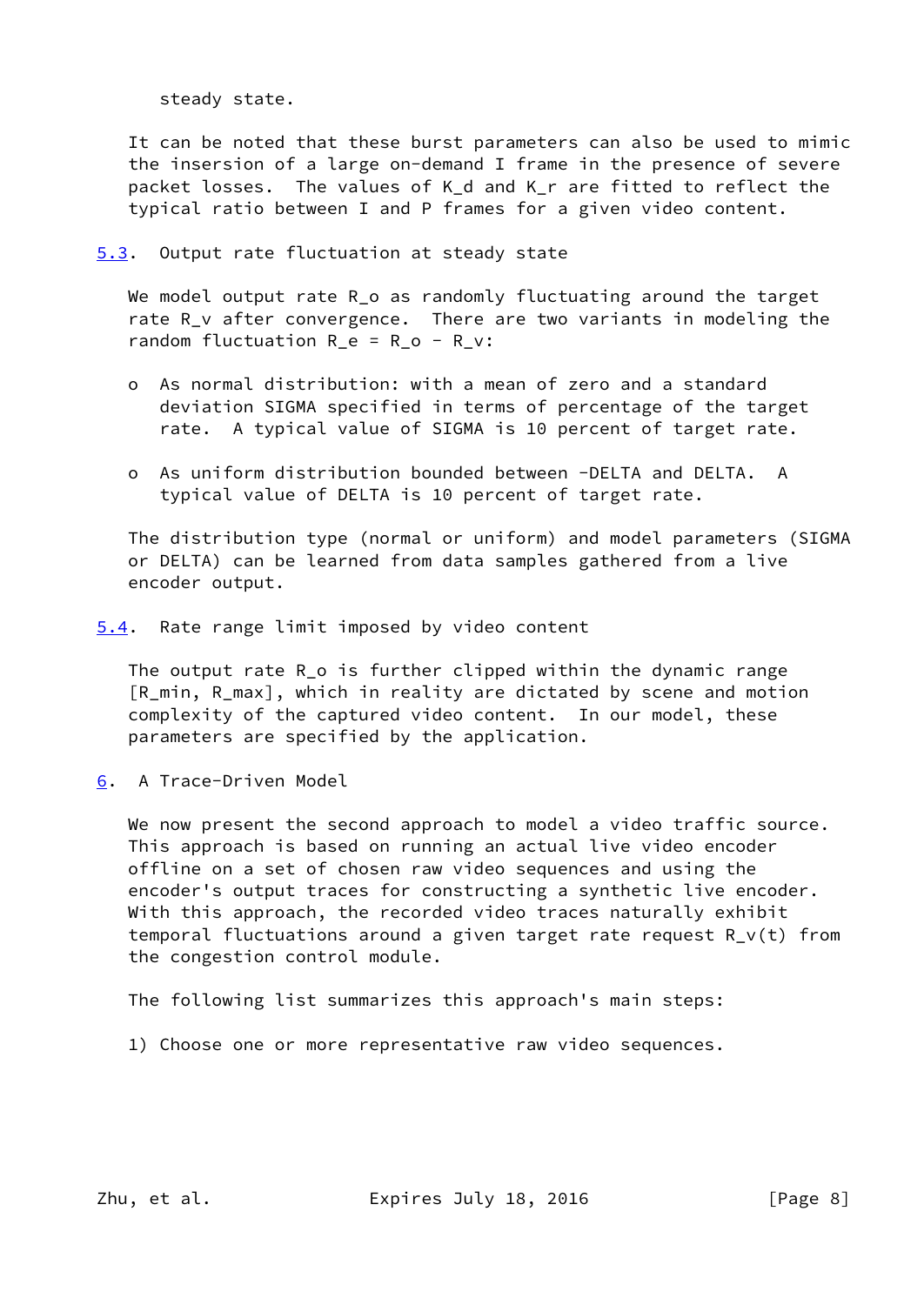<span id="page-9-1"></span>Internet-Draft Modelling Video Traffic Sources for RMCAT January 2016

 2) Using an actual live video encoder, encode the sequences at various bitrates. Keep just the sequences of frame sizes for each bitrate.

 3) Construct a data structure that contains the output of the previous step. The data structure should allow for easy bitrate lookup.

4) Upon a target bitrate request  $R_V(t)$  from the controller, look up the closest bitrates among those previously stored. Use the frame size sequences stored for those bitrates to approximate the frame sizes to output.

 5) The output of the synthetic encoder contains "encoded" frames with zeros as contents but with realistic sizes.

[Section 6.1](#page-9-0) explains steps 1), 2), and 3), [Section 6.2](#page-10-0) elaborates on steps 4) and 5). Finally, [Section 6.3](#page-13-0) briefly discusses the possibility to extend the model for supporting variable frame rate and/or variable frame resolution.

<span id="page-9-0"></span>[6.1](#page-9-0). Choosing the video sequence and generating the traces

 The first step we need to perform is a careful choice of a set of video sequences that are representative of the use cases we want to model. Our use case here is video conferencing, so we must choose a low-motion sequence that resembles a "talking head", for instance a news broadcast or a video capture of an actual conference call.

 The length of the chosen video sequence is a tradeoff. If it is too long, it will be difficult to manage the data structures containing the traces we will produce in the next steps. If it is too short, there will be an obvious periodic pattern in the output frame sizes, leading to biased results when evaluating congestion controller performance. In our experience, a one-minute-long sequence is a fair tradeoff.

 Once we have chosen the raw video sequence, denoted S, we use a live encoder, e.g. [\[H264](#page-15-6)] or [\[HEVC](#page-15-7)] to produce a set of encoded sequences. As discussed in [Section 3,](#page-2-2) a live encoder's output bitrate can be tuned by varying three input parameters, namely, quantization step size, frame rate, and picture resolution. In order to simplify the choice of these parameters for a given target rate, we assume a fixed frame rate (e.g. 25 fps) and a fixed resolution  $(e.g., 480p)$ . See <u>[section 6.3](#page-13-0)</u> for a discussion on how to relax these assumptions.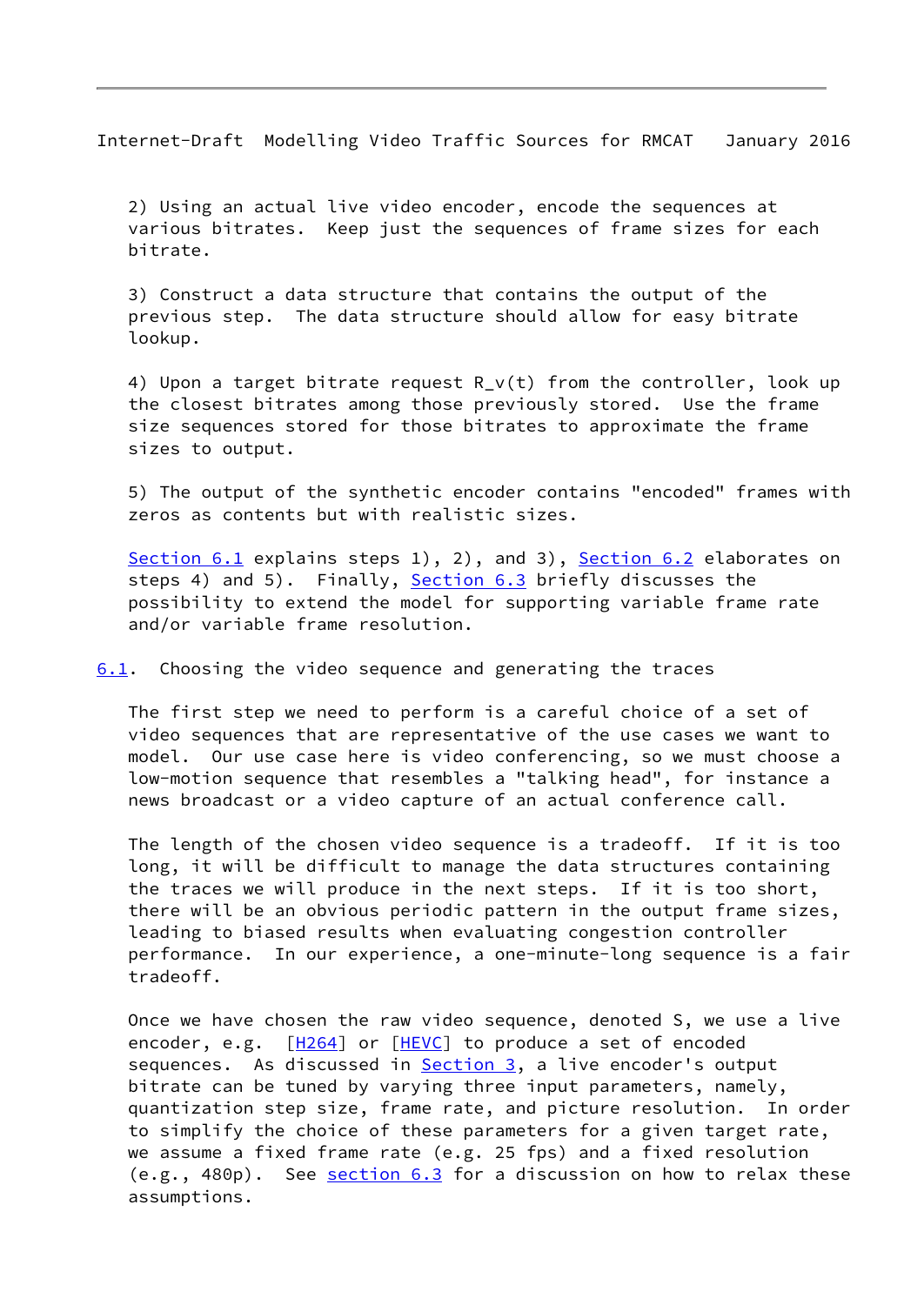<span id="page-10-1"></span>Internet-Draft Modelling Video Traffic Sources for RMCAT January 2016

 Following these simplifications, we run the chosen encoder by setting a constant target bitrate at the beginning, then letting the encoder vary the quantization step size internally while encoding the input video sequence. Besides, we assume that the first frame is encoded as an I-frame and the rest are P-frames. We further assume that the encoder algorithm does not use knowledge of frames in the future so as to encode a given frame.

We define R\_min and R\_max as the minimum and maximum bitrate at which the synthetic codec is to operate. We divide the bitrate range between R\_min and R\_max in  $n_s + 1$  bitrate steps of length  $l = (R_m + 1)$ - R min) / n\_s. We then use the following simple algorithm to encode the raw video sequence.

```
r = R min
 while r <= R_max do
   Trace[r] = encode\_sequence(S, r, e)r = r + 1
```
 where function encode\_sequence takes as parameters, respectively, a raw video sequence, a constant target rate, and an encoder algorithm; it returns a vector with the sizes of frames in the order they were encoded. The output vector is stored in a map structure called Traces, whose keys are bitrates and values are frame size vectors.

 The choice of a value for n\_s is important, as it determines the number of frame size vectors stored in map Traces. The minimum value one can choose for n\_s is 1, and its maximum value depends on the amount of memory available for holding the map Traces. A reasonable value for  $n_s$  is one that makes the steps' length  $l = 200$  kbps. We will further discuss step length l in the next section.

<span id="page-10-0"></span>[6.2](#page-10-0). Using the traces in the syntethic codec

 The main idea behind the trace-based synthetic codec is that it mimics a real live codec's rate adaptation when the congestion controller updates the target rate  $R_v(t)$ . It does so by switching to a different frame size vector stored in the map Traces when needed.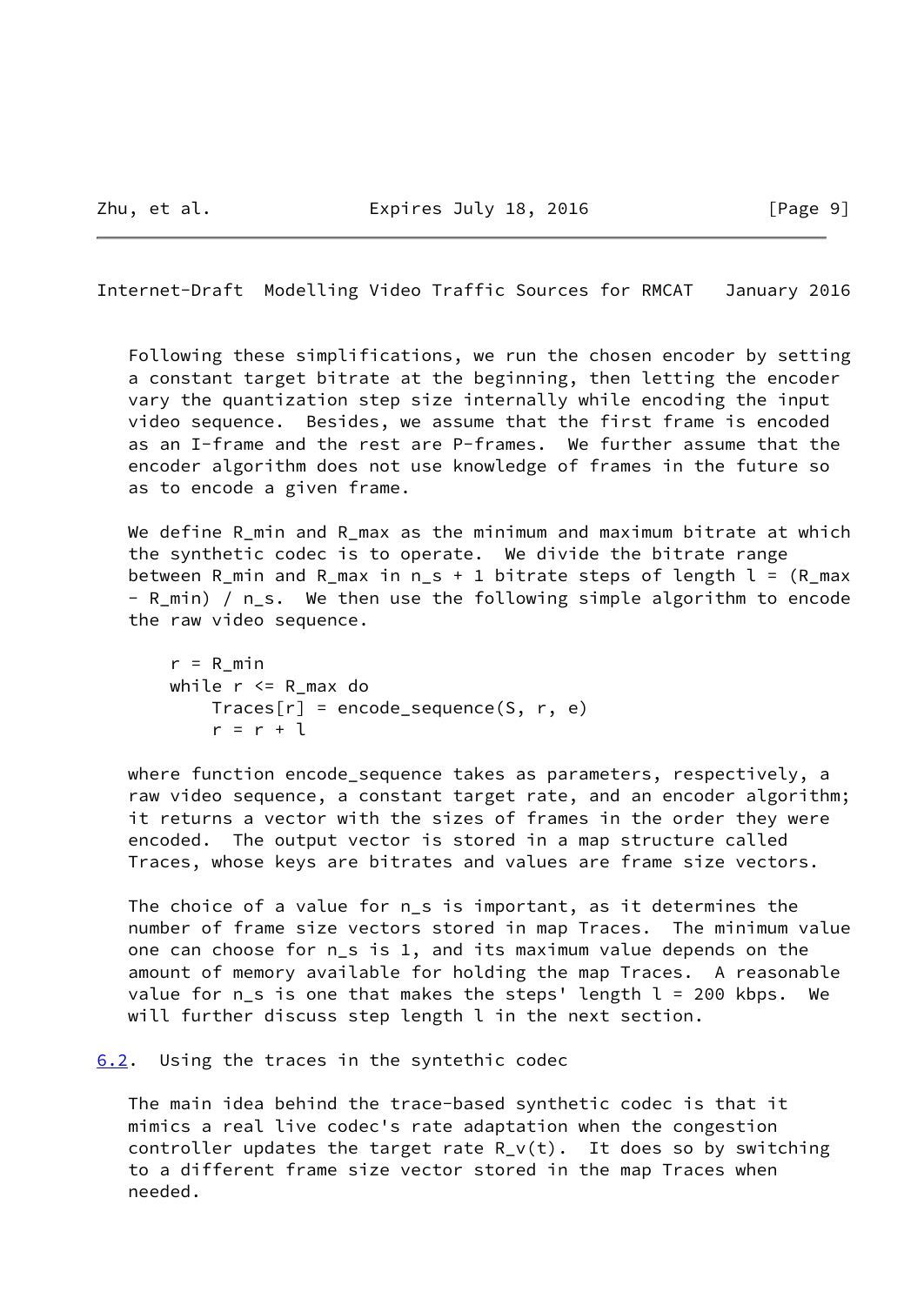<span id="page-11-0"></span>[6.2.1](#page-11-0). Main algorithm

We maintain two variables r current and t current:

\* r current points to one of the keys of the map Traces. Upon a change in the value of R  $v(t)$ , typically because the congestion controller detects that the network conditions have changed, r\_current is updated to the greatest key in Traces that is less than

| Expires July 18, 2016<br>[Page 10]<br>Zhu, et al. |  |  |  |  |  |  |
|---------------------------------------------------|--|--|--|--|--|--|
|---------------------------------------------------|--|--|--|--|--|--|

Internet-Draft Modelling Video Traffic Sources for RMCAT January 2016

or equal to the new value of  $R_V(t)$ . For the moment, we assume the value of  $R_V(t)$  to be clipped in the range  $[R_m$ in,  $R_m$ max].

```
r_{current} = r such that
    ( r in keys(Traces) and
   r \le R_v(t) and
(not(exists) r' in keys(Traces) such that r < r' < R_V(t)) )
```
 $*$  t current is an index to the frame size vector stored in Traces  $\lceil r \rceil$  current]. It is updated every time a new frame is due. We assume all vectors stored in Traces to have the same size, denoted size traces. The following equation governs the update of t current:

```
 if t_current < SkipFrames then
    t current = t_current + 1
 else
     t_current = ((t_current+1-SkipFrames) % (size_traces- SkipFrames))
                 + SkipFrames
```
 where operator % denotes modulo, and SkipFrames is a predefined constant that denotes the number of frames to be skipped at the beginning of frame size vectors after t\_current has wrapped around. The point of constant SkipFrames is avoiding the effect of periodically sending a (big) I-frame followed by several smaller than-normal P-frames. We typically set SkipFrames to 20, although it could be set to 0 if we are interested in studying the effect of sending I-frames periodically.

We initialize r\_current to R\_min, and t\_current to 0.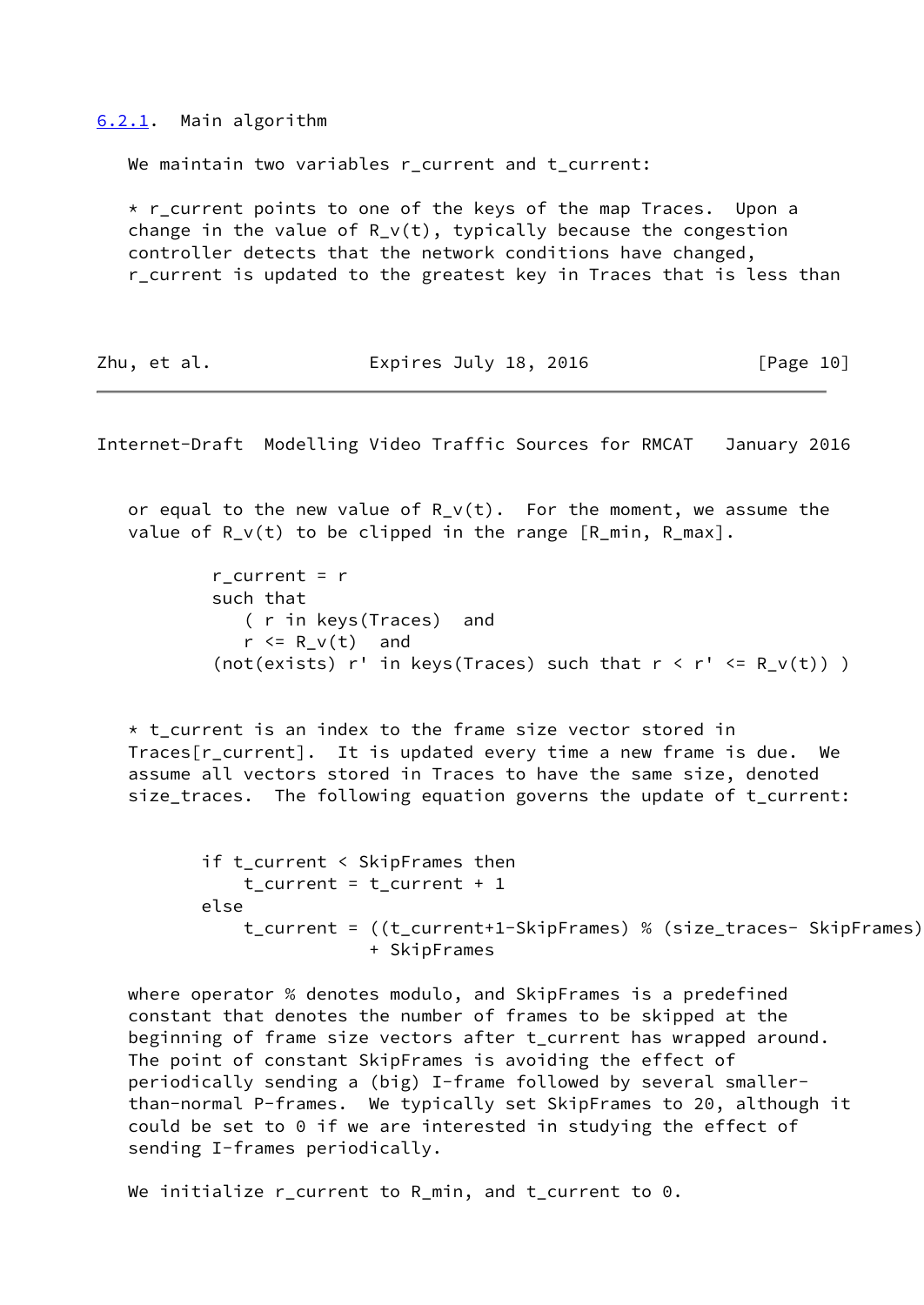When a new frame is due, we need to calculate its size. There are three cases:

a) R\_min  $\le$  R\_v(t)  $\le$  Rmax: In this case we use linear interpolation of the frame sizes appearing in Traces[r\_current] and Traces  $[r \text{ current } + 1]$ . The interpolation is done as follows:

 size\_lo = Traces[r\_current][t\_current] size\_hi = Traces[r\_current + l][t\_current] distance\_lo =  $(R_v(t) - r_c($ urrent  $)/l$ framesize = size hi \* distance lo + size lo \* (1 - distance lo)

b)  $R_v(t)$  <  $R_{min}$ : In this case, we scale the trace sequence with the lowest bitrate, in the following way:

Zhu, et al. **Expires July 18, 2016** [Page 11]

<span id="page-12-1"></span>Internet-Draft Modelling Video Traffic Sources for RMCAT January 2016

factor = R  $v(t)$  / R min framesize = max $(1,$  factor \* Traces $[R_m$ in] $[t_current])$ 

c)  $R_v(t) \ge R_{max}$ : We also use scaling for this case. We use the trace sequence with the greatest bitrate:

> factor = R  $v(t)$  / R max framesize = factor  $*$  Traces[R\_max][t\_current]

 In case b), we set the minimum to 1 byte, since the value of factor can be arbitrarily close to 0.

<span id="page-12-0"></span>[6.2.2](#page-12-0). Notes to the main algorithm

 \* Reacting to changes in target bitrate. Similarly to the statistical model presented in [Section 5,](#page-6-0) the trace-based synthetic codec can have a time bound, tau\_v, to reacting to target bitrate changes. If the codec has reacted to an update in  $R_V(t)$  at time t, it will delay any further update to  $R_V(t)$  to time  $t + tau_v$ . Note that, in any case, the value of tau y cannot be chosen shorter than the time between frames, i.e. the inverse of the frame rate.

 \* I-frames on demand. The synthetic codec could be extended to simulate the sending of I-frames on demand, e.g., as a reaction to losses. To implement this extension, the codec's API is augmented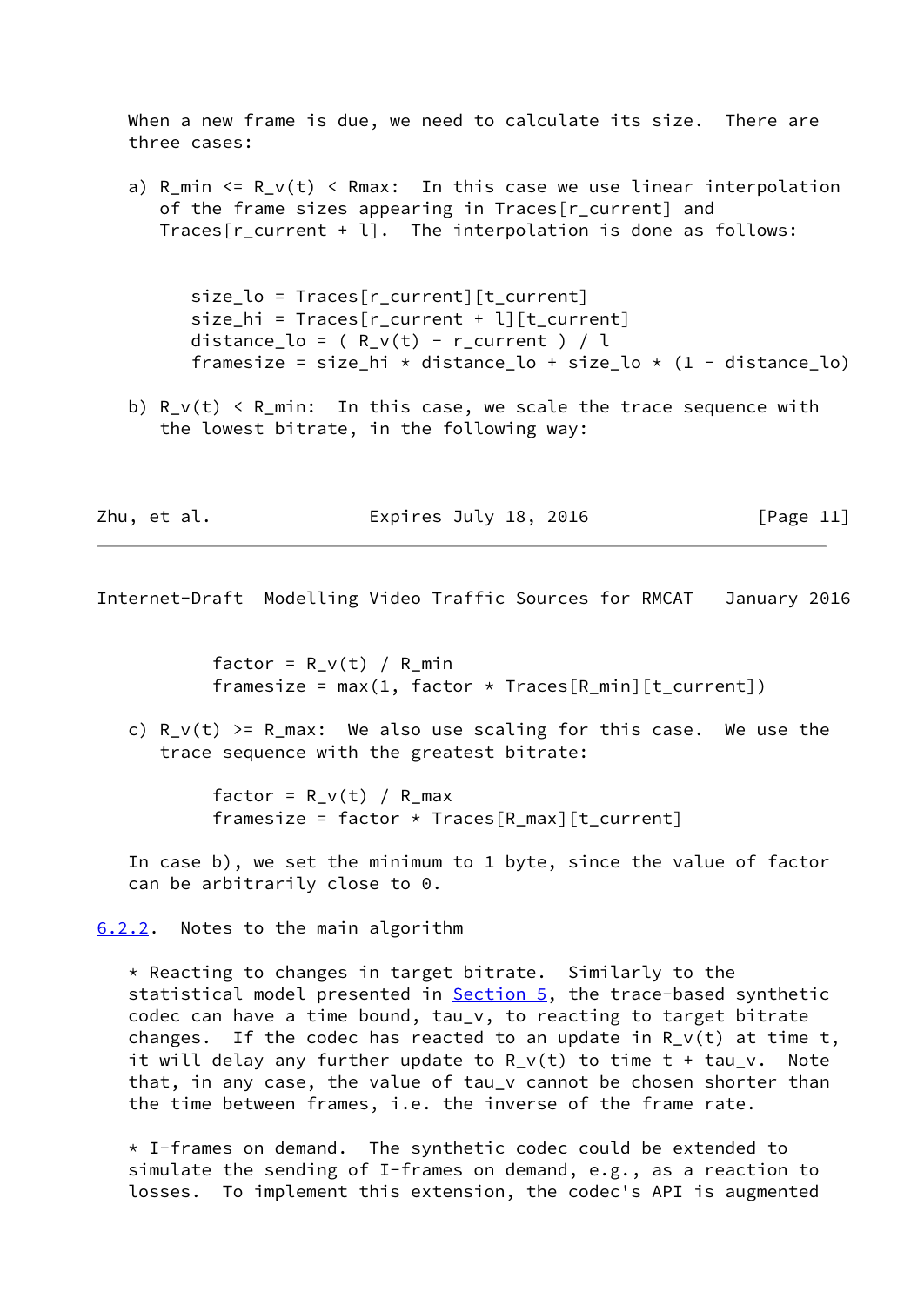with a new function to request a new I-frame. Upon calling such function, t\_current is reset to 0.

 \* Variable length l of steps defined between R\_min and R\_max. In the main algorithm's description, the step length l is fixed. However, if the range [R\_min, R\_max] is very wide, it is also possible to define a set of steps with a non-constant length. The idea behind this modification is that the difference between 400 kbps and 600 kbps as bitrate is much more important than the difference between 4400 kbps and 4600 kbps. For example, one could define steps of length 200 Kbps under 1 Mbps, then length 300 kbps between 1 Mbps and 2 Mbps, 400 kbps between 2 Mbps and 3 Mbps, and so on.

<span id="page-13-0"></span>[6.3](#page-13-0). Varying frame rate and resolution

 The trace-based synthetic codec model explained in this section is relatively simple because we have fixed the frame rate and the frame resolution. The model could be extended to have variable frame rate, variable spatial resolution, or both.

When the encoded picture quality at a given bitrate is low, one can potentially decrease the frame rate (if the video sequence is currently in low motion) or the spatial resolution in order to

Zhu, et al. **Expires July 18, 2016** [Page 12]

<span id="page-13-1"></span>Internet-Draft Modelling Video Traffic Sources for RMCAT January 2016

 improve quality-of-experince (QoE) in the overall encoded video. On the other hand, if target bitrate increases to a point where there is no longer a perceptible improvement in the picture quality of individual frames, then one might afford to increase the spatial resolution or the frame rate (useful if the video is currently in high motion).

 Many techniques have been proposed to choose over time the best combination of encoder quatization step size, frame rate, and spatial resolution in order to maximize the quality of live video codecs [\[Ozer2011](#page-15-8)][Hu2010]. Future work may consider extending the trace based codec to accommodate variable frame rate and/or resolution.

 From the perspective of congestion control, varying the spatial resolution typically requires a new intra-coded frame to be generated, thereby incurring a temporary burst in the output traffic pattern. The impact of frame rate change tends to be more subtle: reducing frame rate from high to low leads to sparsely spaced larger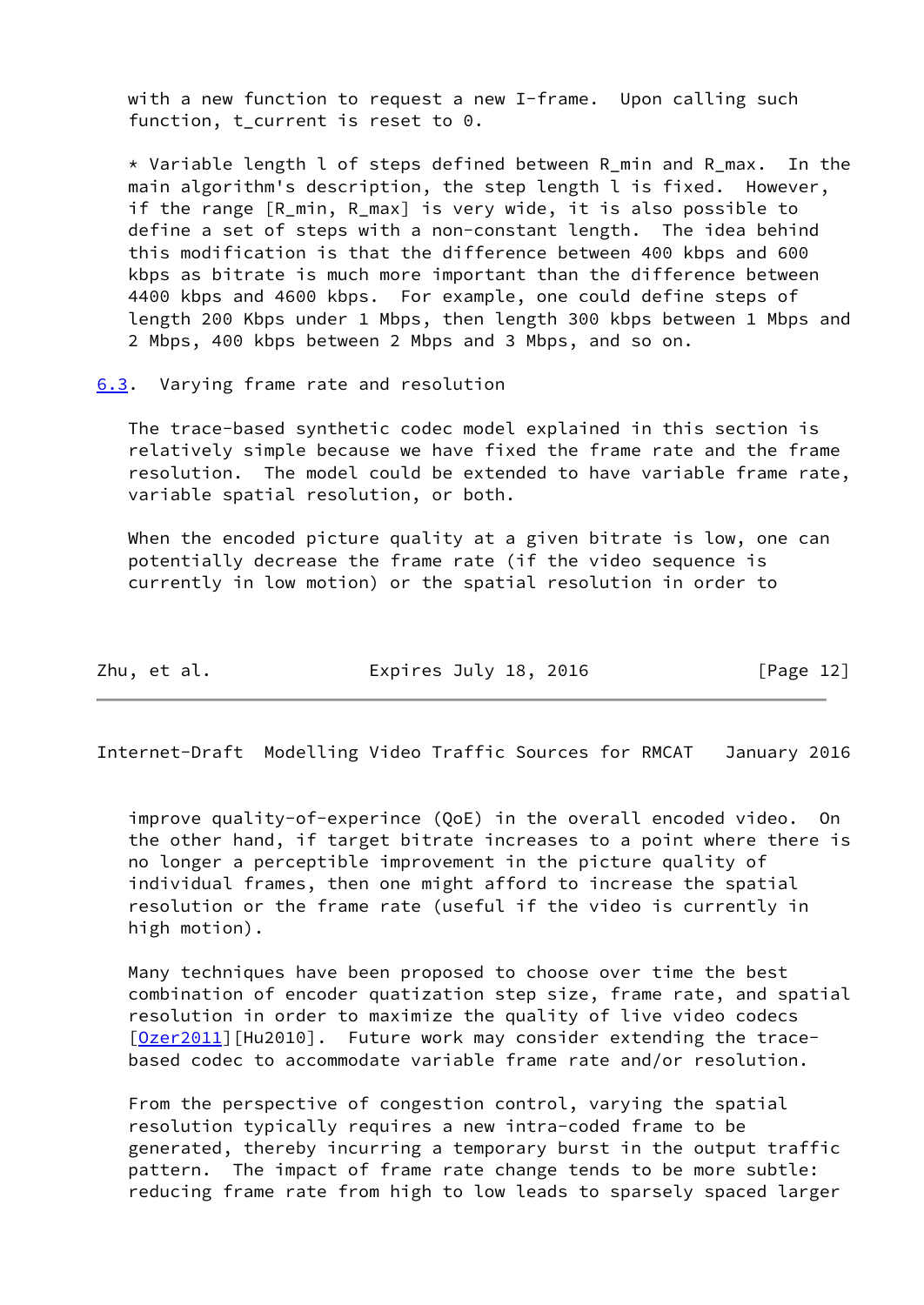encoded packets instead of many densely spaced smaller packets. Such difference in traffic profiles may still affect the performance of congestion control, especially when outgoing packets are not paced at the transport module. We leave the investigation of varying frame rate to future work.

<span id="page-14-0"></span>[7](#page-14-0). Comparing and Combining The Two Models

 It is worthwhile noting that the statistical and trace-based models each has its own advantages and drawbacks. Both models are fairly simple to implement. However, it takes significantly more effort to fit the parameters of a statistical model to actual encoder output data whereas a trace-based model does not require such fitting. On the other hand, once validated, the statistical model is more flexible in mimicking a wide range of encoder/content behavior by simply varying the correponding parameters in the model. In contrast, a trace-driven model relies, by definition, on additional data collection efforts for accommodating new codecs or video contents.

 In general, trace-based model is more realistic for mimicking ongoing, steady-state behavior of a video traffic source whereas statistical model is more versatile for simulating transient events (e.g., when target rate changes from A to B with temporary bursts during the transition). Therefore, it may be desirable to combine both approaches into a hybrid model, using traces for steady-state and statistical model for transients.

Zhu, et al. Expires July 18, 2016 [Page 13]

<span id="page-14-2"></span>Internet-Draft Modelling Video Traffic Sources for RMCAT January 2016

<span id="page-14-1"></span>[8](#page-14-1). Implementation Status

 The statistical model has been implemented as a traffic generator module within the  $[ns-2]$  $[ns-2]$  network simulation platform.

 More recently, both the statistical and trace-driven models have been implemented as a stand-alone traffic source module. This can be easily integrated into network simulation platforms such as  $[ns-2]$  $[ns-2]$ and  $[ns-3]$  $[ns-3]$ , as well as testbeds using a real network. The stand alone traffic source module is available as an open source implementation at [[Syncodecs\]](#page-16-0).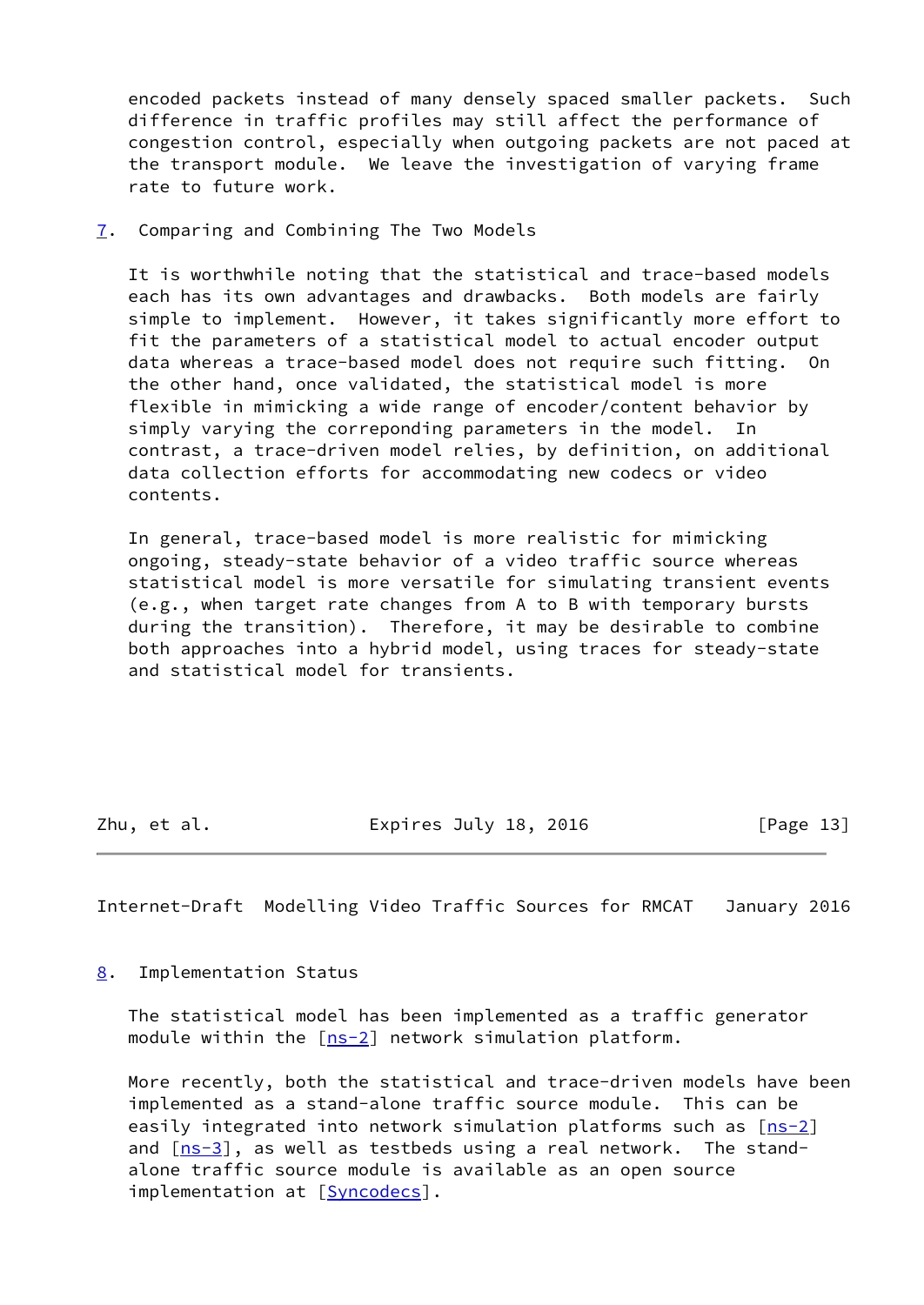## <span id="page-15-0"></span>[9](#page-15-0). IANA Considerations

There are no IANA impacts in this memo.

#### <span id="page-15-1"></span>[10.](#page-15-1) References

- <span id="page-15-6"></span><span id="page-15-2"></span>[10.1](#page-15-2). Normative References
	- [RFC2119] Bradner, S., "Key words for use in RFCs to Indicate Requirement Levels", [BCP 14](https://datatracker.ietf.org/doc/pdf/bcp14), [RFC 2119](https://datatracker.ietf.org/doc/pdf/rfc2119), DOI 10.17487/RFC2119, March 1997, <<http://www.rfc-editor.org/info/rfc2119>>.
	- [H264] ITU-T Recommendation H.264, "Advanced video coding for generic audiovisual services", 2003, <[http://www.itu.int/rec/T-REC-H.264-201304-I>](http://www.itu.int/rec/T-REC-H.264-201304-I).
	- [HEVC] ITU-T Recommendation H.265, "High efficiency video coding", 2015.
- <span id="page-15-7"></span><span id="page-15-3"></span>[10.2](#page-15-3). Informative References
	- [Hu2010] Hu, H., Ma, Z., and Y. Wang, "Optimization of Spatial, Temporal and Amplitude Resolution for Rate-Constrained Video Coding and Scalable Video Adaptation", in Proc. 19th IEEE International Conference on Image Processing, (ICIP'12), September 2012.

#### <span id="page-15-8"></span>[Ozer2011]

 Ozer, J., "Video Compression for Flash, Apple Devices and HTML5", ISBN 13:978-0976259503, 2011.

#### <span id="page-15-5"></span>[Tanwir2013]

 Tanwir, S. and H. Perros, "A Survey of VBR Video Traffic Models", IEEE Communications Surveys and Tutorials, vol. 15, no. 5, pp. 1778-1802., October 2013.

| Zhu, et al. | Expires July 18, 2016 | [Page 14] |
|-------------|-----------------------|-----------|
|-------------|-----------------------|-----------|

<span id="page-15-4"></span>Internet-Draft Modelling Video Traffic Sources for RMCAT January 2016

- <span id="page-15-9"></span> [ns-2] "The Network Simulator - ns-2", <[http://www.isi.edu/nsnam/ns/>](http://www.isi.edu/nsnam/ns/).
- <span id="page-15-10"></span>[ns-3] "The Network Simulator - ns-3", <<https://www.nsnam.org/>>.